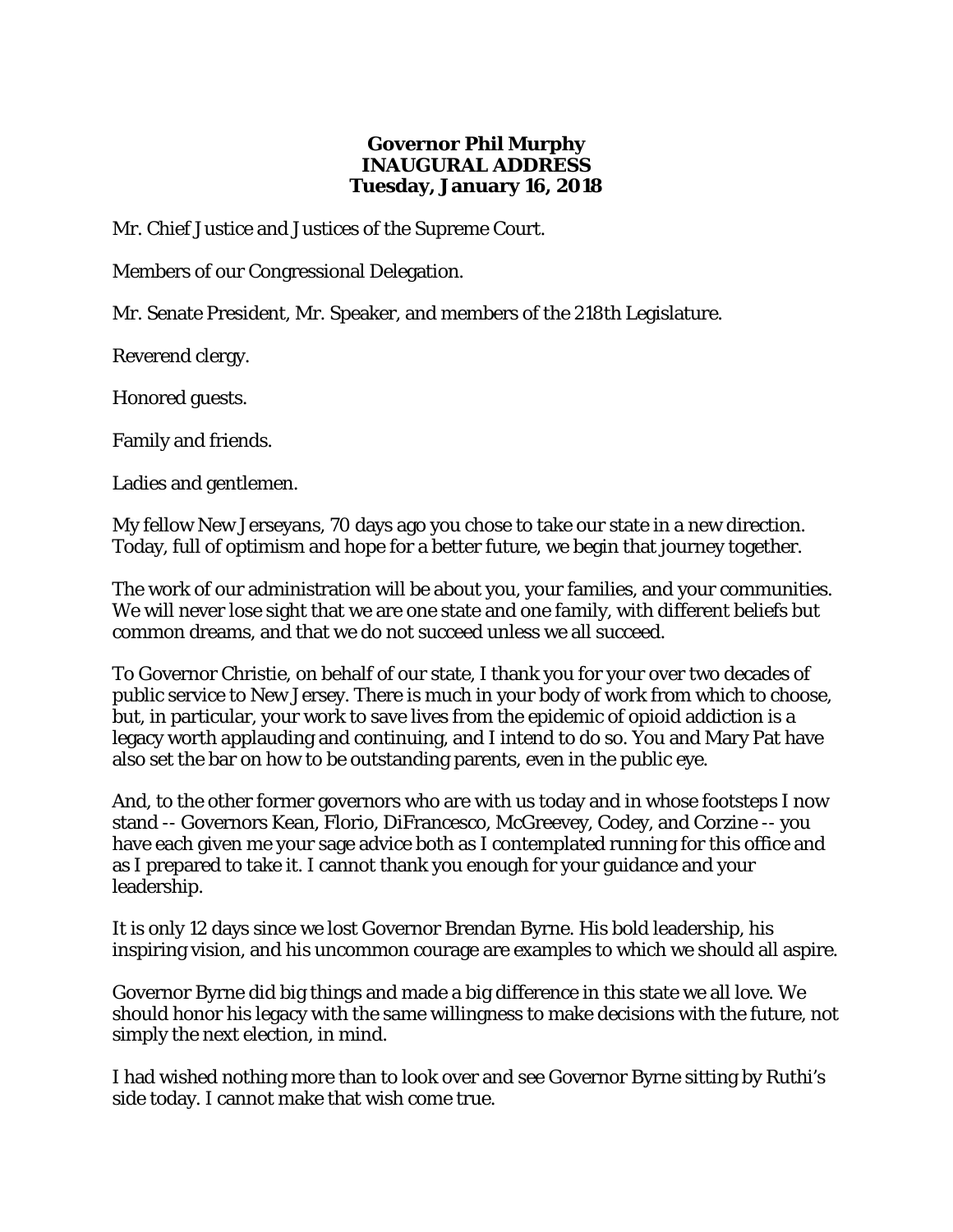However, in tribute, I have asked for the flag presented last Monday to Ruthi and the Byrne family by the military honor guard to be flown above this building as we sit here. Through this gesture, I know that he is with us.

When we part company today and leave this building, I ask you to pause and look up, to that flag and to the sky beyond, in remembrance of Governor Brendan Byrne.

Lieutenant Governor Guadagno, we have known each other over the years and you fought a heck of a fight. I know your deep commitment to your family and to our state. I thank you for your service and wish you, Michael, and your wonderful sons all the very best. And, any parent of a child serving in our armed forces is a hero in their own right.

To Senate President Steve Sweeney and Assembly Speaker Craig Coughlin, Majority Leaders Loretta Weinberg and Lou Greenwald, and Minority Leaders Tom Kean and Jon Bramnick, I congratulate you on having the support and confidence of your caucuses. I look forward to working with you, and all members in your respective houses, in true partnership, to accomplish great things for our state and its people.

Our commitment to finding common ground across the aisle is genuine. I know that if we forge our future together, we will get there faster and stronger, and it will last longer than if we go it alone.

To Lieutenant Governor Sheila Oliver, I am excited and grateful to have you as my partner in this new administration. Your grace and good humor, your experience and knowledge, and your lifelong commitment to public service and improving the lives of those left at our society's margins have been an inspiration to me and to many across our state. I am ready to tackle the issues with you by my side. You have made history before and you have just made it again. Congratulations!

To our First Lady, Tammy Snyder Murphy, and our children, Josh, Emma, Charlie, and Sam, thank you for your patience over the past several years, during the long days and late nights. You have kept my feet firmly on the ground. You remind me daily that my most important duties are as a husband and as a dad. As we begin this new journey together, I couldn't be prouder to have you by my side and I love you all so very much.

### **A New Page**

Ladies and gentlemen, a few moments ago our state turned to a new page. Today, and together, we embark on writing a new chapter in our history. However, instead of writing yet more pages about age-old problems that never go away, let's write about the solutions.

To do so will require leadership. It will require vision. It will require understanding the power of thinking big and refusing to wait for someone else to pick up the challenge.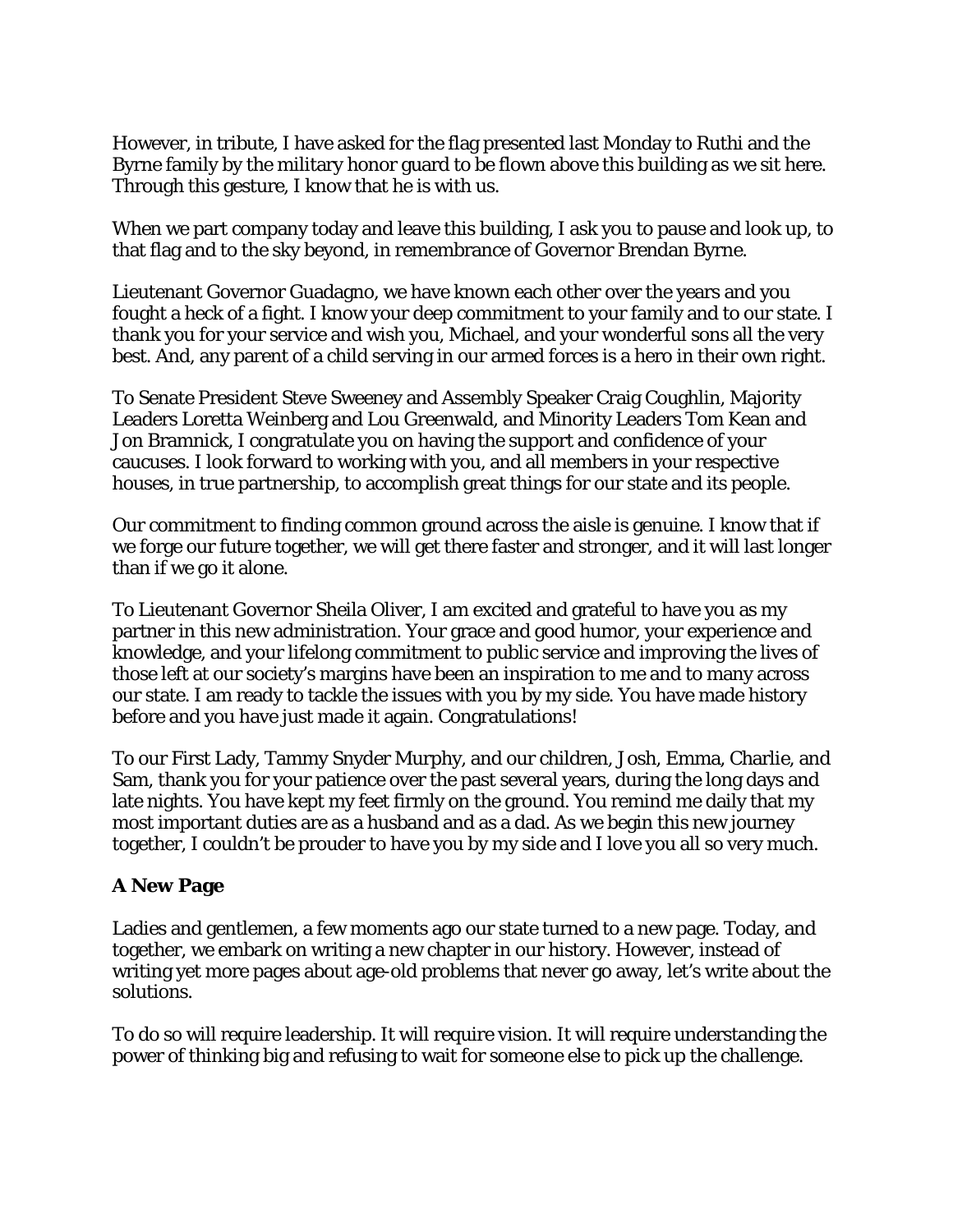It is leadership that has driven America through the generations to be the envy of the world, to have saved it from fascism and other existential threats, and to have made us a force for good around the world, and a beacon for peace and prosperity. It is leadership that has made our country a place where immigrants still come in hope of a better future.

It is an American truth summed up so succinctly by President John Fitzgerald Kennedy -- whose family Bible I had the honor of placing my hand upon moments ago -- that as Americans, we do things "not because they are easy, but because they are hard."

# **A Stronger and Fairer New Jersey**

At this time, with the challenges facing our state and its people, our leadership and vision must once again align. For too long, too much has been done only for the shortterm and only from self-interest.

The long-term common good, along with our confidence and optimism about what we can achieve, has suffered.

New Jersey was once renowned for big ideas, and can be again.

The public is tired of pessimistic and short-sighted thinking. They have rejected the politics of division, of "us" versus "them", and asked us to focus on "we" -- all nine million who call this great state home.

We have visited every New Jersey county and met tens of thousands of people longing for leadership that will restore their confidence in the future of our state and their hold on the American Dream.

It is for all of these good and hopeful people -- and the millions more like them -- that I take my oath today, an oath to not only uphold our Constitution, but to follow through on delivering the promise of a better life and a better future.

There is no ambiguity in their mandate: They voted to build a stronger and fairer New Jersey that works for every family.

And they elected a Governor and Legislature with a duty to carry out this promise.

A stronger and fairer New Jersey is rooted in an economy that creates better jobs and provides higher wages … that creates places where industries can grow and communities can rise, where innovative companies are born and where millennials want to live and where seniors want to retire ... and, which remembers that we all have value and we all can contribute, including, and especially, the differently abled.

A stronger and fairer New Jersey funds its public schools and delivers on the promise of property tax relief … makes a four-year college more affordable and provides free access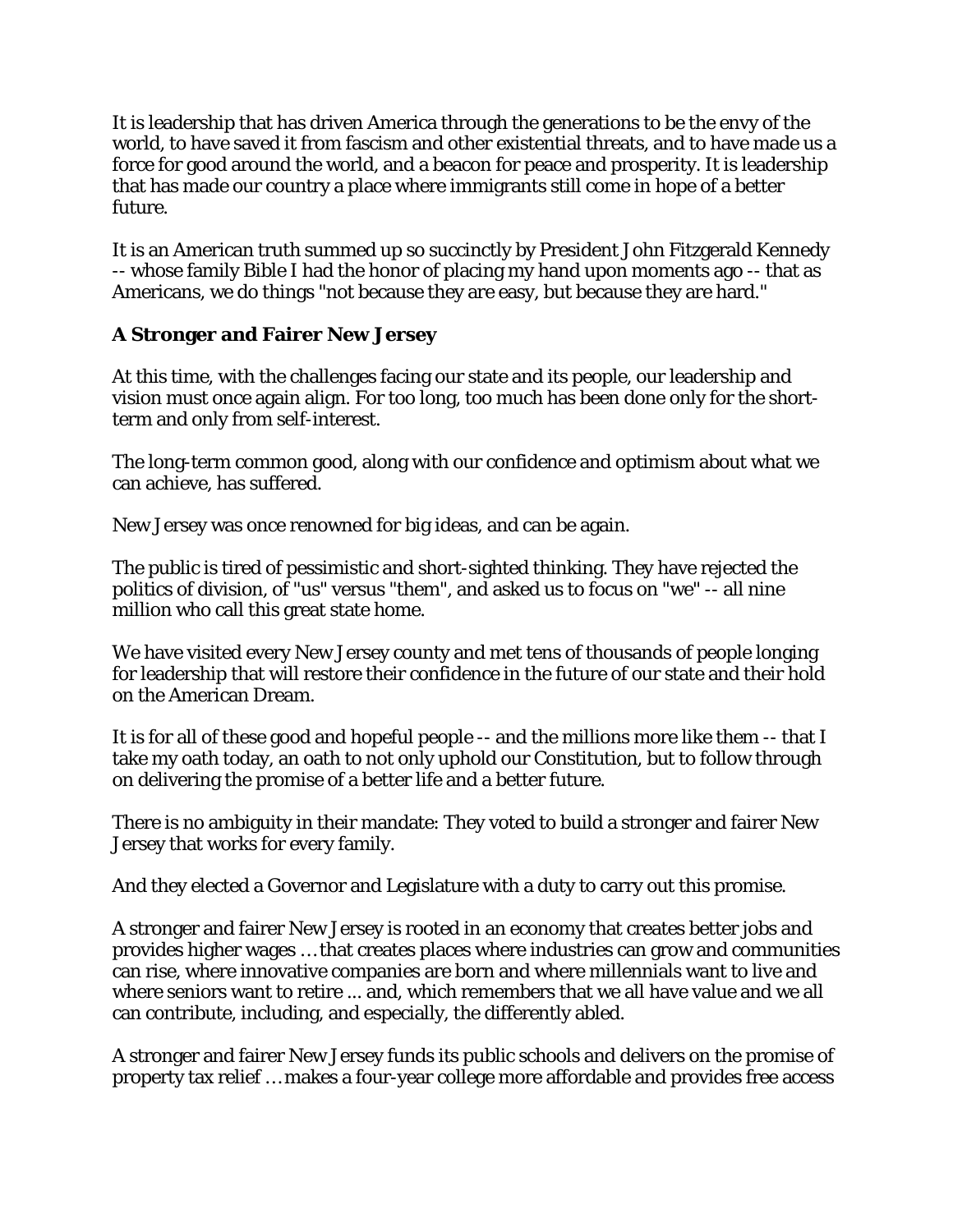to community college … and, creates new training programs to prepare our residents for jobs in an innovation-driven economy.

A stronger and fairer New Jersey creates tools for small businesses … and women, veteran, and minority-owned businesses … to thrive instead of delivering massive tax breaks to a handful of select and connected big corporations that don't need them in the first place.

A stronger and fairer New Jersey ensures the wealthiest among us pay their fair share in taxes so working and middle-class families can keep more of their hard earned money.

A stronger and fairer New Jersey embraces comprehensive criminal justice reform - including a process to legalize marijuana -- and focuses on creating housing that is affordable and safe from the danger of lead.

A stronger and fairer New Jersey welcomes all who wish to become a part of building our future, and protects our hardworking immigrant families.

A stronger and fairer New Jersey accepts the reality of climate change, invests aggressively in renewable energy, and upholds the goals of the Paris Climate Accord.

A stronger and fairer New Jersey means that someone has your back. I do.

And, for those of you who are debating whether to stay in New Jersey or leave, or perhaps, considering moving here from elsewhere, I commit to you -- many years from now, when you look back, planting your flag in New Jersey will have been one of the smartest decisions you ever made.

# **Standing for the Right Things**

New Jersey once was a national model for protecting the environment and growing an economy fueled by innovation and ideas. We were fiscally responsible and home to a thriving middle class, yet we ensured that the least among us had programs to help lift them from poverty. We have long had strong firearm laws that have kept guns out of the wrong hands and protected the Second Amendment rights of sportsmen.

We can once again be the state that leads the nation in progressive policies and puts common sense and our residents first in line.

We can, and will, stand for the right things.

We begin by having a Cabinet and leadership team in place that looks like the state we now proudly serve. This was my first promise, and it has been kept.

We sought out the very best and talented leaders to carry out our mandate to build a stronger and fairer New Jersey.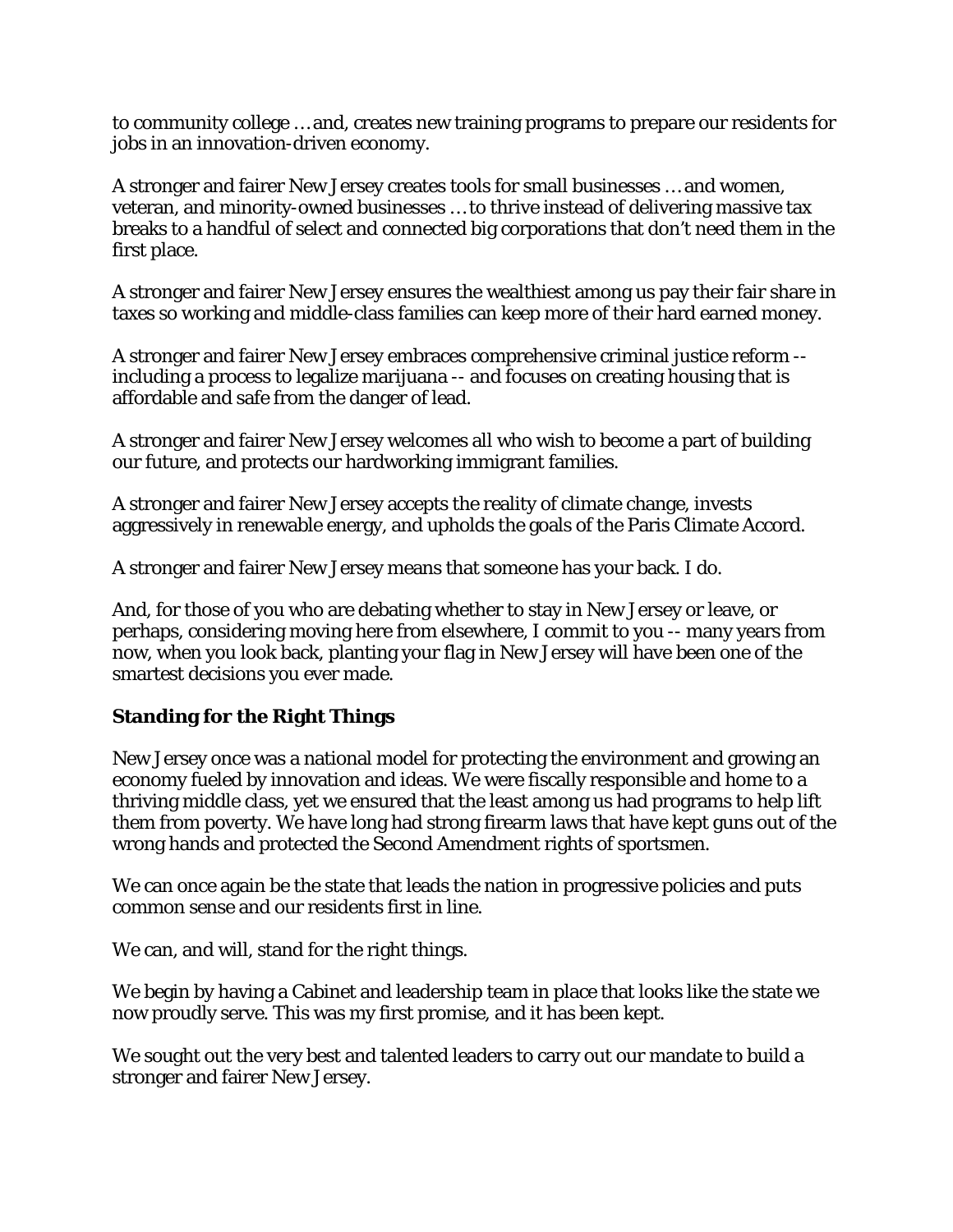Because of that, our cabinet reflects the great diversity of our state, among them the first Latina to lead the Department of Banking and Insurance, Marlene Caride; the first Muslim-American cabinet official in state history in Dr. Shereef Elnahal; the first African-American -- and first minority -- to lead the New Jersey National Guard, Adjutant General Jemal Beale; and, in Gurbir Grewal, the first Sikh-American Attorney General in our nation's history.

While we still have important positions to fill, I am extraordinarily proud to introduce them to you now, and I ask them all to please stand and be recognized.

# **One New Jersey**

From our cities to our suburbs, from the Shore to our farms, I feel the intense energy for a stronger future built right here.

I hear the excitement from the heads of the technology incubators where start-up companies begin.

I see the pride at construction sites where union workers are building exciting new spaces where residents will work, learn, and live; in our schools where educators are preparing the next generation of New Jerseyans; and, in the neighborhoods where police and fire are protecting both their neighbors and complete strangers.

I feel the satisfaction that comes from knowing people across the country are enjoying products grown and raised, or fermented, brewed, and distilled in New Jersey.

We are one New Jersey -- north, central, and south -- an extended family striving for success.

I pledge to you now to be the governor for all nine million who call our great state home, with the goal of doing only what is best for our shared future.

We shall take our cue from the late stateswoman Barbara Jordan: "The imperative is to define what is right and do it."

# **We Don't Have to Wait**

In a matter of weeks I will go before the Legislature to present our first budget and to put these ideals into greater specificity.

We will have a budget that is balanced fiscally and morally.

We will be bold, but we will be responsible and realistic. And in doing so we will send a loud and clear message that our days of muddling through from crisis to crisis are over – that we will charge forward with bold ideas and with a recognition that, while we can't change everything overnight, we also can't create a stronger tomorrow unless we start making smart investments today.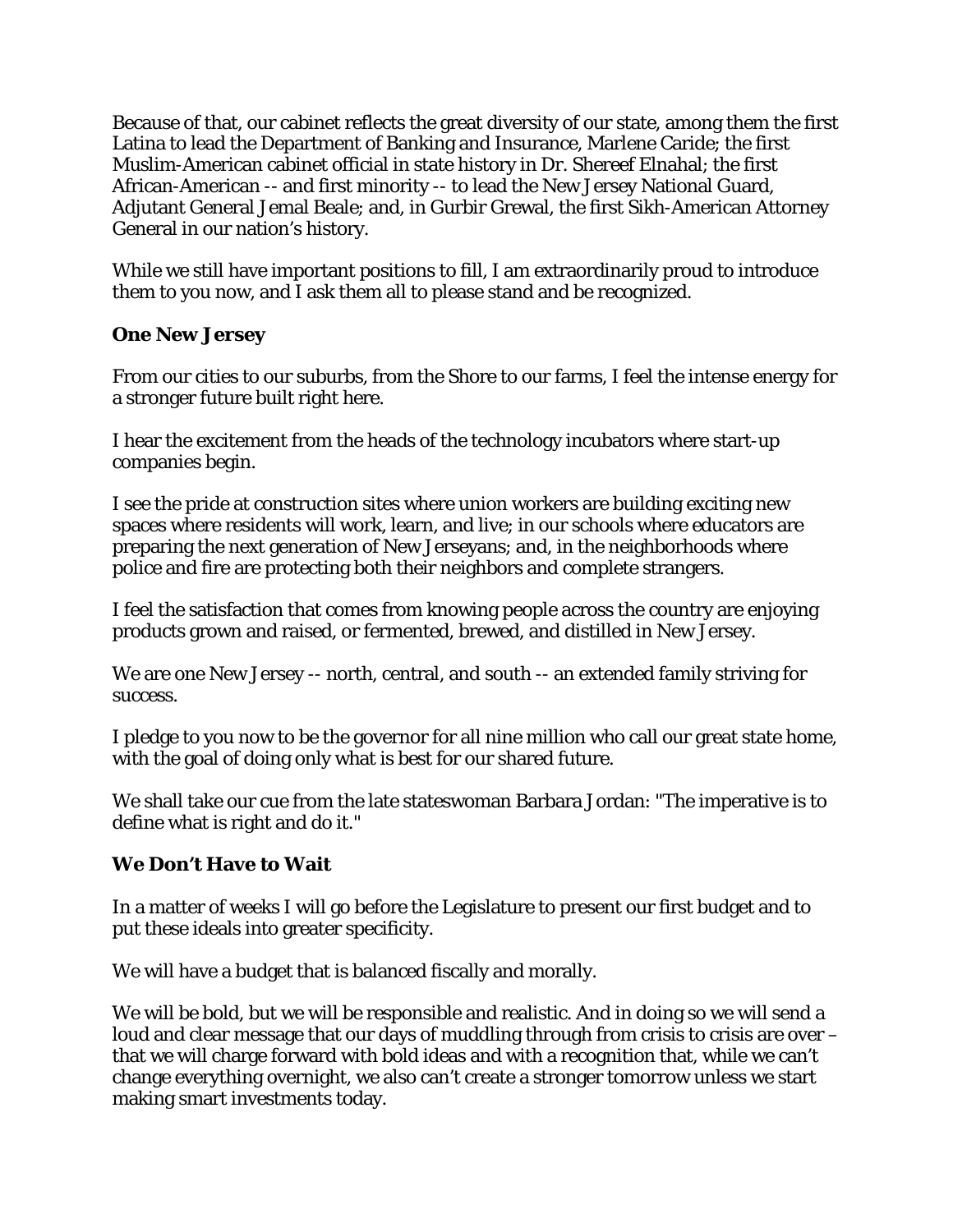We do not need to wait until that budget is presented to alter our trajectory.

To my partners in the Legislature: I ask you to send me the bills, among others, to reaffirm our support for women's health and Planned Parenthood; to raise the minimum wage to \$15 an hour; to promote equal pay for women; to give every worker the peace of mind of earned sick leave; to tear down barriers to voting; and, to strengthen our gun laws.

And, I promise you now that they will be met with a signing ceremony instead of a veto pen.

We don't have to wait to make our economy stronger and fairer, to attack income inequality, and to protect and grow our middle class. That's why, later today, in one of my first official acts, I will sign an executive order promoting equal pay for women.

# **A Fight We Must Take On**

We must also immediately resist Washington's all-out assault on New Jersey.

This is not as much a battle between Democrats and Republicans, but a battle between right and wrong – between standing up for the people of New Jersey or standing for failed Washington politics.

We will resist every move from President Trump and a misguided Congressional leadership that would worsen income inequality; or divide families or deny access to college for our Dreamers; or defund essential infrastructure; or gut health care for our children, seniors, and the working poor; or provide a tax windfall to giant corporations and billionaires at the expense of our working and middle-class families.

We will resist the dangerous and wrong attempt to allow drilling for oil off our precious shore. We will not allow this threat to our environment and our economy to stand. Our administration, along with the bipartisan support of our federal delegation, will not back down in our fight to protect the Jersey Shore from President Trump and the energy industry special interests.

We will resist every attempt to define who is, and who is not, a real American, to delegitimize our LGBTQ brothers and sisters, or to divide us based on how we worship. And we must reject President Trump's dark belief of an America in decline and in carnage.

Let there be no doubt: ours is an imperfect, but great, nation. Our exceptionalism derives from our values, articulated as forcefully in our Constitution as in the words written by Emma Lazarus at the base of the Statue of Liberty.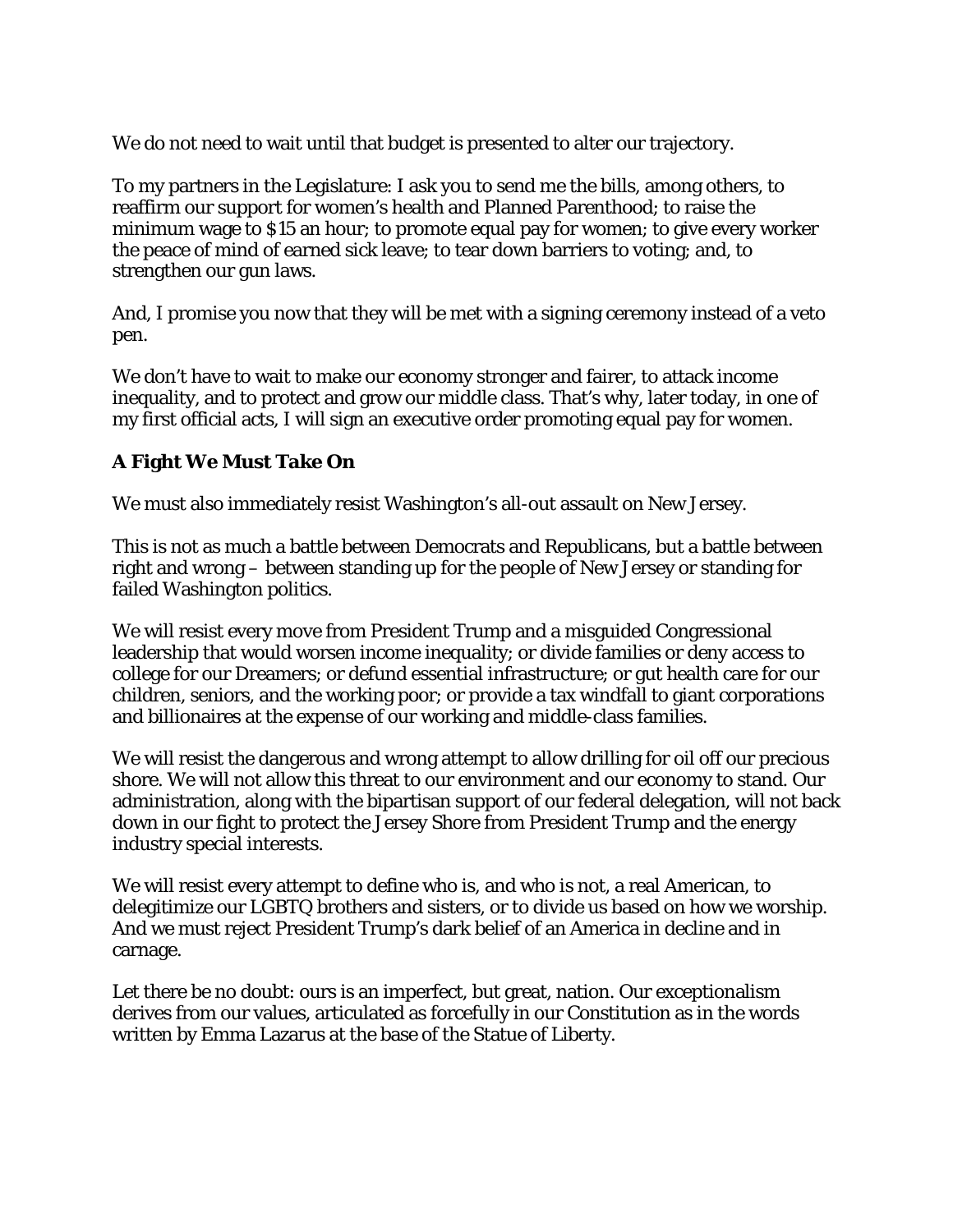The current and unrelenting assault on our values will not stand, and we will combat it with every available means. We did not ask for this fight, but it is one that we must - and we will -- take on.

# **I Remain An Optimist**

Despite the challenges we face, I remain an optimist.

This optimism -- this belief that we don't have to accept our current state of affairs - was instilled in me by my late parents and my siblings.

Our family was working poor -- my father managed a liquor store, among other jobs, and my mom was a secretary. We lived in a house that was too small for a family of six - so small that I slept in my parents' bedroom until I was nine. I started working at age 13, washing dishes. And I would never have been able to afford college or graduate school if not for student loans, and summer and school jobs.

My parents never accepted our circumstances as just part of a family condition in which we were all trapped. They pushed my brother, my two sisters, and me to work hard and to dream bigger than they had. They knew that we had the same God-given gifts as any kids from a well-off family. But they also knew we had a government that had our backs should we need a hand up to achieve whatever we wanted.

That was the deal in the America I grew up in. It's a deal that has all but disappeared. And it's a deal that too many of New Jersey's working poor families – and, more often than not, our middle class ones -- desperately need to have today.

I accept the tremendous responsibility of this office with my parents clearly in mind and knowing they and my big brother are looking down today satisfied that the lessons taught around the kitchen table -- the lessons of fairness, of justice, and of having the backs of others -- still burn deeply within me.

And these are the ideals that must once again -- and will -- define New Jersey.

# **A Common Destiny**

We can do this together if we approach politics not as a game to be won, but as a noble calling to be answered.

We can do this if we reject the urge to think small, but instead accept the need to do big things that will benefit everyone who calls New Jersey home -- today and tomorrow.

I am moved, as I am in so many instances, by the words of the late Robert F. Kennedy, whose model for service set a half-century ago still guides me today and whose words at the University of Cape Town still inspire: "Few will have the greatness to bend history itself; but each of us can work to change a small portion of events, and in the total of all those acts will be written the history of this generation."